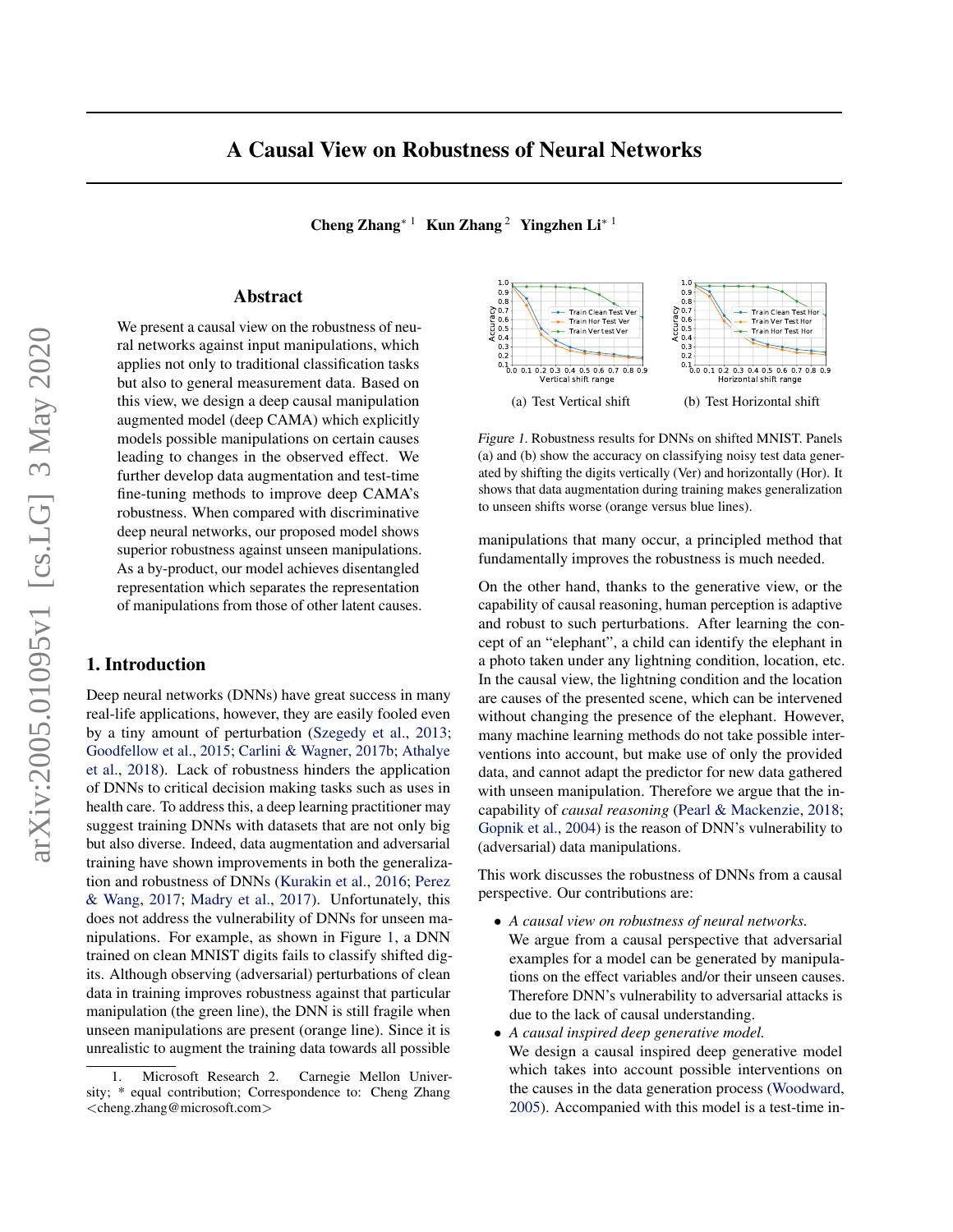<span id="page-1-0"></span>ference method to learn unseen interventions and thus improve classification accuracy on manipulated inputs. Compared to DNNs, experiments on both MNIST and a measurement-based dataset show that our model is significantly more robustness to unseen manipulations.

# 2. A Causal View on Robustness of Neural **Networks**

Discriminative DNNs are not robust to manipulations such as adversarial noise injection [\(Goodfellow et al.,](#page-8-0) [2015;](#page-8-0) [Car](#page-8-0)[lini & Wagner,](#page-8-0) [2017a;](#page-8-0) [Athalye et al.,](#page-8-0) [2018\)](#page-8-0), rotation and shift. They simply trust the observed data and ignore the constraints of the data generating process, which leads to overfiting to nuisance factors that do not cause the ground truth labels. By exploiting the overfit to the nuisance factors, an adversary can easily manipulate the inputs to fool discriminative DNNs into predicting the wrong outcomes.

On the contrary, human can easily recognize an object in a scene and be indifferent to the variations in other aspects such as background, viewing angle, the presence of a sticker to the object, etc. More importantly, human recognition is less affected even by drastic perturbations, e.g. variations in the lighting condition. We argue that the main difference here is due to our ability to perform *causal reasoning*, which identifies factor that are not relevant to the recognition results [\(Freeman,](#page-8-0) [1994;](#page-8-0) [Peters et al.,](#page-9-0) [2017;](#page-9-0) [Parascandolo et al.,](#page-9-0) [2017\)](#page-9-0). This leads to robust human perception to not only a certain type of perturbations, but also to many types of unseen manipulations which is caused by intervention on other factors. Thus we argue that one should incorporate causal perspective into model design, and make the model robust on the level of different types of manipulations.

Before presenting our causally informed model, we first define the generative process of perceived data. There might exist multiple causes in the data generation process influencing the observed data  $X$ , and we visualize exemplar causal graphs in Figure 2 with the arrows indicating causal associations. Among these causes of  $X, Y$  is the target to be predicted, M is a set of variables which can be intervened artificially, and Z represents the rest of the causes that cannot be intervened in the application context. Take hand-written digit classification for example,  $X$  is the image and  $Y$  is the class label. The appearance of  $X$  is an effect of the digit number  $Y$ , latent causes  $Z$  such as writing styles, and possible manipulations M, such as rotation or translation.

We can thus define valid attacks through the lens of causality. Datasets are produced by interventions in general, so do adversarial examples. Therefore defining a valid attack is equivalent to defining a set of variables in the causal graph (Figure 2) which can be intervened by the adversary. We argue that *a valid attack is an intervention on* M *which, to-*



Figure 2. Exampler causal graphs with  $Y$ ,  $Z$ ,  $M$  causing  $X$ .  $Y$ might cause  $M$  (panel b), or they might be confounded (panel c).

*gether with the original* Y *and* Z*, produces the manipulated data* X. We do not consider interventions on Y and Z (and their causes): interventions on  $Y$  (and its causes) changes the "true" value of the target and do not correspond to the type of attacks we are considering; by definition  $Z$  (and its causes) cannot be intervened *artificially* thereby unavailable to the adversary. In this regard, recent adversarial attacks can be considered as a specific type of intervention on M such that a learned predictor is deceived.

In light of the above definition on valid attacks, it is clear that performing prediction adaptive to the (unknown) intervention is necessary to achieve robustness to manipulated data. A natural way to build such adaptive predictor is to construct a model that perform reasoning in a way consistent to the causal process. To see this, note that a valid attack changes the value of  $M$ , but it leaves the functional relationship from  $M$  and  $Y$  to  $X$  intact. This is known as *modularity property* [\(Woodward,](#page-9-0) [2005\)](#page-9-0), and in this sense the causal system is autonomous [\(Pearl,](#page-9-0) [2009\)](#page-9-0). Therefore a causally consistent predictive model is expected to be able to learn this functional relationship from data, and adapt the prediction result of target in test time according to its reasoning on the underlying causal factors.

# 3. The Causal Manipulation Augmented Model

We propose a deep CAusal Manipulation Augmented model (deep CAMA), which takes into account the causal relationship for model design. We also design a fine-tuning algorithm to enable adaptive reasoning of deep CAMA for unseen manipulations on effect variables. The robustness can be further improved by training-time data augmentation, without sacrificing the generalization ability to unseen manipulations. Below we first present the deep CAMA for single modality data, and then present a generic deep CAMA for multimodality measurement data.

#### 3.1. Deep CAMA for single modality data

The task of predicting  $Y$  from  $X$  covers a wide range of applications such as image/speech recognition and sentiment analysis. Normally a discriminative DNN takes  $X$  as input and directly predicts (the distribution of) the target variable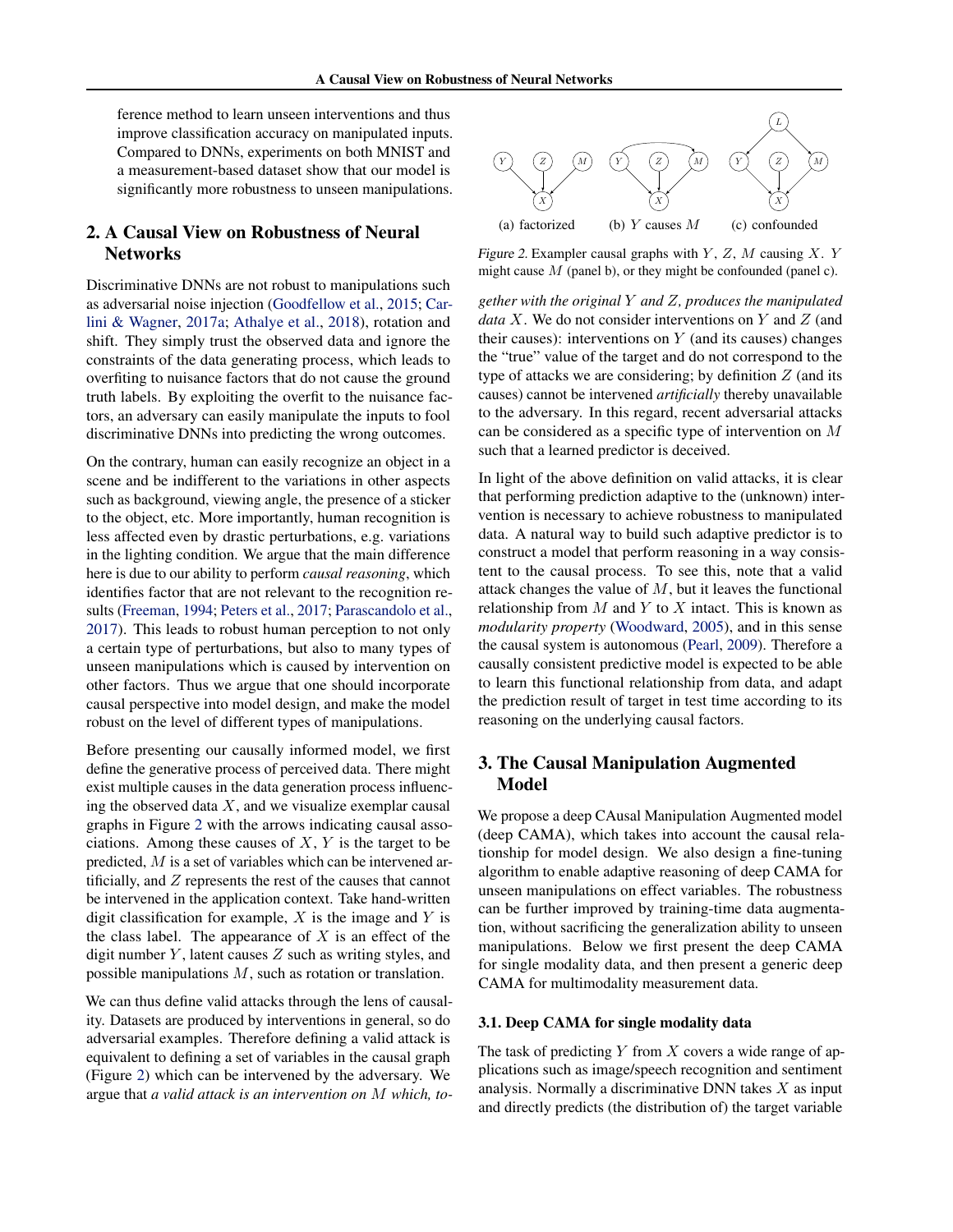<span id="page-2-0"></span>

Figure 3. Graphical presentation of proposed causally consistent deep generative model for single modal data.



Figure 4. The network architecture. Shaded areas show the selective part for  $d\rho(m)$  training and the fine-tune method, respectively.

 $Y$ . Generative classifiers, on the other hand, build a generative model  $Y \to X$ , and use Bayes' rule for predicting Y given X:  $p(y|x) = p(y)p(x|y)/p(x)$ .

We design deep CAMA (Figure 3) following the causal graph in Figure [2\(a\),](#page-1-0) which returns a factorized model:

$$
p_{\theta}(x, y, z, m) = p(m)p(z)p(y)p_{\theta}(x|y, z, m). \quad (1)
$$

Notice that we do not consider modelling dependencies between  $Y$  and  $M$  even when the causal relationship might exist (see Figures  $2(b)$  and  $2(c)$ ) in the generation process of the training data. By our definition of valid attack, M is intervened (i.e.  $do(m)$ ), which blocks the influence from Y to M, and the generation process of manipulated data reduces to the factorised case (Figure  $2(a)$ ).

For efficient inference we use *amortized inference* [\(Kingma](#page-8-0) [& Welling,](#page-8-0) [2013;](#page-8-0) [Rezende et al.,](#page-9-0) [2014;](#page-9-0) [Zhang et al.,](#page-9-0) [2018\)](#page-9-0) and define an inference network for posterior approximation:

$$
q_{\phi}(z, m|x, y) = q_{\phi_1}(z|x, y, m)q_{\phi_2}(m|x). \tag{2}
$$

We use  $\phi$  to denote all the parameters of the encoder network; here  $\phi = {\phi_1, \phi_2}$ , where  $\phi_1$  is the parameter for the encoder network for the variational distribution  $q_{\phi_1}(z|x,y,m)$ , and  $\phi_2$  is used for the  $q_{\phi_2}(m|x)$  part. Here we assume that given  $X, Y$  does not contain further information about  $M$  (as a consequence,  $Y$  and  $M$  are conditionally independent given  $X$ , although it is not implied in the graphical representation), and it is clearly the case if  $X$  contains

all the information of M. Therefore in  $q_{\phi_2}(m|x)$  we only extract the information of  $M$  form  $X$ , which, as we shall show later, allows deep CAMA to learn unseen manipulations.

The network architecture is presented in Figure 4. For the  $p$  model, the cause variables  $Y$ ,  $Z$  and  $M$  are first transformed into feature vectors  $h<sub>Y</sub>$ ,  $h<sub>Z</sub>$  and  $h<sub>M</sub>$ . Later, these features are merged together and then passed through another neural network to produce the distributional parameters of  $p_{\theta}(x|y, z, m)$ . For the approximate posterior q, two different networks are used to compute the distributional parameters of  $q_{\phi_2}(m|x)$  and  $q_{\phi_1}(z|x,y,m)$ , respectively.

Model training We describe the training procedure for two different scenarios. First, assume that during training, the model observes clean data  $\mathcal{D} = \{(x_n, y_n)\}\$ only. In this case we set the manipulation variable  $M$  to a null value, e.g.  $do(m = 0)$ . and train deep CAMA by maximizing the likelihood function  $\log p(x, y|do(m = 0))$  under training data. As there is no incoming edges to the manipulation variable M, the do-calculus can be reduced to the conditional distribution  $p(x, y|do(m = 0)) = p(x, y|m = 0)$ . Since this marginal distribution is intractable, we instead maximize the intervention evidence lower-bound (ELBO) with  $do(m = 0)$ , i.e.  $\max_{\theta, \phi} \mathbb{E}_{\mathcal{D}}[\text{ELBO}(x, y, do(m = 0))],$ with the ELBO derived in appenfix [A](#page-10-0) and defined as:

$$
\text{ELBO}(x, y, do(m = 0))
$$
  
:=  $\mathbb{E}_{q_{\phi_1}(z|x,y,m=0)} \left[ \log \frac{p_{\theta}(x|y,z,m=0)p(y)p(z)}{q_{\phi_1}(z|x,y,m=0)} \right].$  (3)

If manipulated data  $\mathcal{D}'$  is available during training, then similar to data augmentation and adversarial training [\(Good](#page-8-0)[fellow et al.,](#page-8-0) [2015;](#page-8-0) Tramèr et al., [2018;](#page-9-0) [Madry et al.,](#page-9-0) [2017\)](#page-9-0), we can augment the training data with such data. We still use the intervention ELBO (3) for clean data. For the manipulated instances, we can either use the intervention ELBO with  $d\rho(m = m_0)$  when the manipulated data  $\mathcal{D}' = \{(m_0(x), y)\}\$ is generated by a known intervention  $m<sub>0</sub>$ , or, as done in our experiments, infer the latent variable M for unknown manipulations. This is achieved by maximizing the ELBO on the joint distribution  $\log p(x, y)$  using manipulated data:

$$
ELBO(x, y) := \mathbb{E}_{q_{\phi}(z, m|x, y)} \left[ \log \frac{p_{\theta}(x, y, z, m)}{q_{\phi}(z, m|x, y)} \right], \quad (4)
$$

so the total loss function to be maximized is defined as

$$
\mathcal{L}_{\text{aug}}(\theta, \phi) = \lambda \mathbb{E}_{\mathcal{D}}[\text{ELBO}(x, y, do(m = 0))]
$$
  
+  $(1 - \lambda) \mathbb{E}_{\mathcal{D}'}[\text{ELBO}(x, y)].$  (5)

Our causally consistent model effectively disentangles the latent representation: Z models the unknown causes in the clean data, such as personal writing style; and M models possible manipulations or intervention on the underlying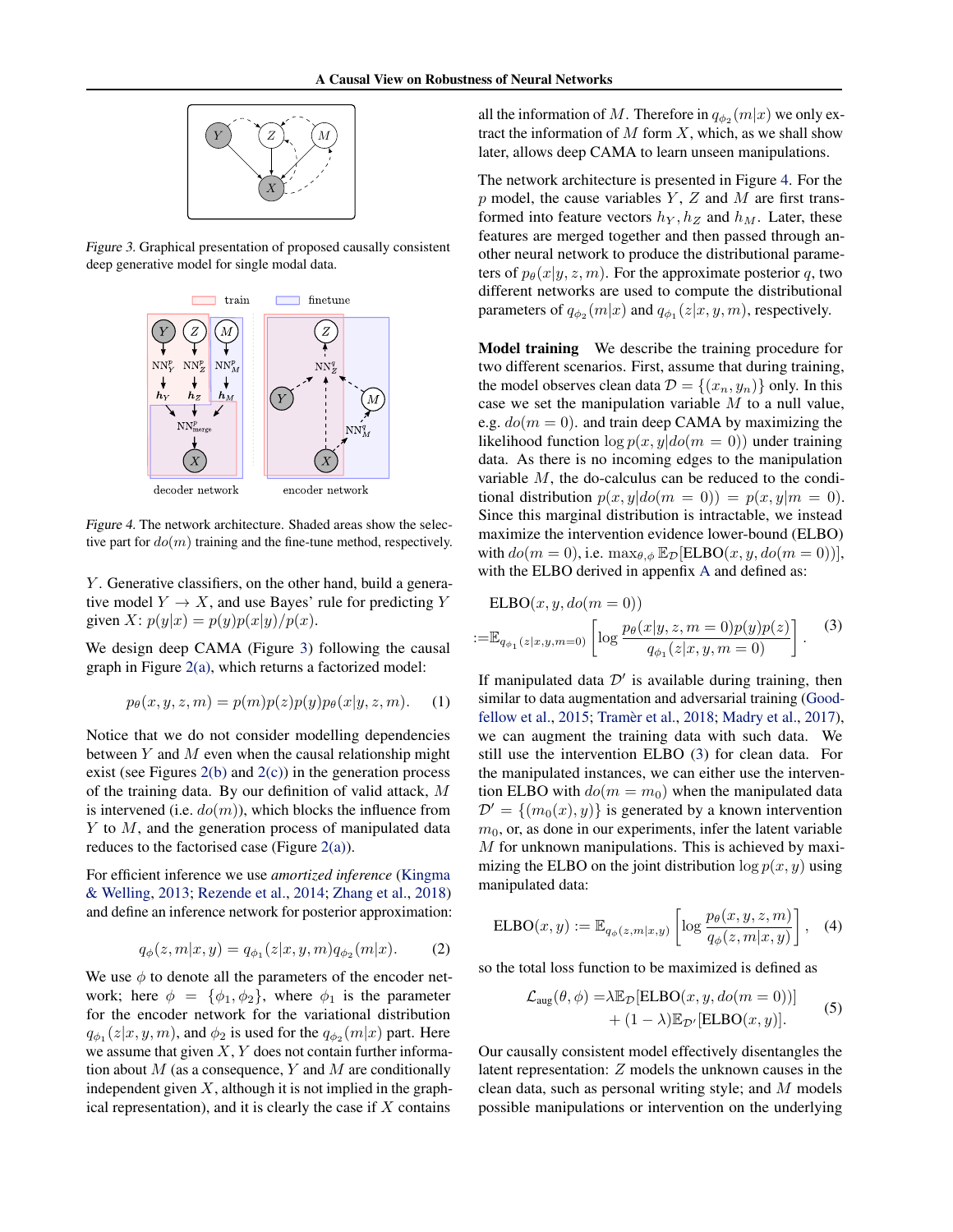<span id="page-3-0"></span>factors, which the model should be robust to, such as shift, rotation, noise etc. From a causal perspective, the mechanism of generating  $X$  from its causes is invariant to the interventions on  $M$ . Thus, in our model the functional relationships  $Y \to X$  and  $Z \to X$  remain intact even in the presence of manipulated data. As a result, deep CAMA's can still generalize to unseen manipulations even after seeing lots of manipulated datapoints from other manipulations, in contrast to the behavior of discriminative DNNs as shown in Figure [1.](#page-0-0)

**Prediction** In general the test data  $\tilde{\mathcal{D}}$  can be manipulated with an unseen intervention, for which we wish our model to be robust to. Thus, at test-time,  $M$  is unknown, and deep CAMA classifies an unseen test data  $x^*$ , using a Monte Carlo approximation to Bayes' rule with samples  $m^u$  ∼  $q_{\phi_2}(m|x), z_c^k \sim q_{\phi_1}(z|x^*, y_c, m^u)$ :

$$
p(y^*|x^*) = \frac{p(x^*|y^*)p(y^*)}{p(x^*)}
$$
(6)  
\n
$$
\approx \text{softmax}_{c=1}^C \left[ \log \sum_{k=1}^K \frac{p_\theta(x|y, z_c^k, m^u)p(y_c)p(z)}{q_{\phi_1}(z_c^k|x^*, y_c, m^u)} \right].
$$

In addition, deep CAMA can be adapted to the unseen manipulations present at test time *without labels on the manipulated data*. From the causal graph, the conditional distributions  $p(x|y)$  and  $p(x|z)$  are invariant to the interventions on  $X$  based on the modularity property. However, we would like to learn the manipulation mechanism  $M \to X$ , and, given that the number of possible interventions on M might be infinity, the model may be underfitted for this functional relationship, given limited data. Fine-tuning on the current observation can be beneficial to address this underfiting issue, thereby hopefully making deep CAMA more robust. As shown in Figure [4,](#page-2-0) for the generative model, we only fine-tune the networks that are dependent only on  $M$ , i.e.  $NN_M^p$  by maximizing the ELBO of the marginal distribution  $\log p(x)$ :

$$
ELBO(x) := \log \left[ \sum_{c=1}^{C} \exp[ELBO(x, y_c)] \right].
$$
 (7)

To reduce the possibly negative effect of fine-tuning to model generalization, we use a shallow network for  $NN_{merge}^p$  and deep networks for  $NN_{M}^p$ ,  $NN_{Y}^p$  and  $NN_{Z}^p$ . We also fine-tune the network  $NN_M^q$  for the approximate posterior q since M is involved in the inference of Z. In sum, in fine-tuning the selective part of the deep CAMA model is trained to maximize the following objective:

$$
\mathcal{L}_{\text{ft}}(\theta,\phi) = \alpha \mathbb{E}_{\mathcal{D}}[\text{ELBO}(x,y)] + (1-\alpha)\mathbb{E}_{\tilde{\mathcal{D}}}[\text{ELBO}(x)].
$$
\n(8)





Figure 5. The Markov Blanket of target variable Y

Figure 6. Graphical presentation of deep CAMA for generic measurement data.

Notice that there may exist infinitely many manipulations and it is impossible to observe all of them at training time. Therefore by fine-tuning at test-time, the model can be adapted to unseen manipulation which is desirable in many real-life applications. As shown in our experiments, the proposed deep CAMA model and the training methods are capable of improving the robustness of the generative classifier to unseen manipulations.

#### 3.2. Deep CAMA for generic measurement data

We now discuss a generic version of deep CAMA to handle multimodality in measurement data. To predict the target variable  $Y$  in a directed acyclic graph, only variables in the Markov blanket of  $Y$  (shown in Figure 5) are needed. This includes the parents  $(A)$ , children  $(X)$ , and co-parents  $(C)$ of the target  $Y$ . Similar to the single modal case above, here a valid manipulation can only be independent mechanisms applied to  $X$  or  $C$  to ensure that both  $Y$  and the relationship from  $Y$  to  $X$  remain intact.

We design the generic deep CAMA (shown in Figure 6) following the causal process in Figure 5. Unlike discriminative DNNs where  $A, C$  and  $X$  are used together to predict Y directly, we consider the full causal process and treat them separately. Building on the deep CAMA for single modality data, we add the extra consideration of the parent and observed co-parent of  $Y$ , while modelling the latent unobserved cause in  $Z$  and potential manipulations in  $M$ . We do not need to model manipulation on  $C$  as they are out of the Markov Blanket of Y. Thus, our model and the approximate inference network are defined as:

$$
p_{\theta}(x, y, z, m, a, c)
$$
  
=  $p(a)p(m)p(z)p(c)p_{\theta_1}(y|a)p_{\theta_2}(x|y, c, z, m),$  (9)

$$
q_{\phi}(z,m|x,y,a,c) = q_{\phi_1}(z|x,y,m,a,c)q_{\phi_2}(m|x). \quad (10)
$$

Training, fine-tuning and prediction proceed in the same way as in the single modality case (Section [3.1\)](#page-1-0) with  $do(m)$ operations and Monte Carlo approximations. As we only fine-tune the networks that are dependent on  $M$ , similar reasoning indicates that the multimodality deep CAMA is robust to manipulations directly on the effect variable X.

The intervention ELBO can also be used for D.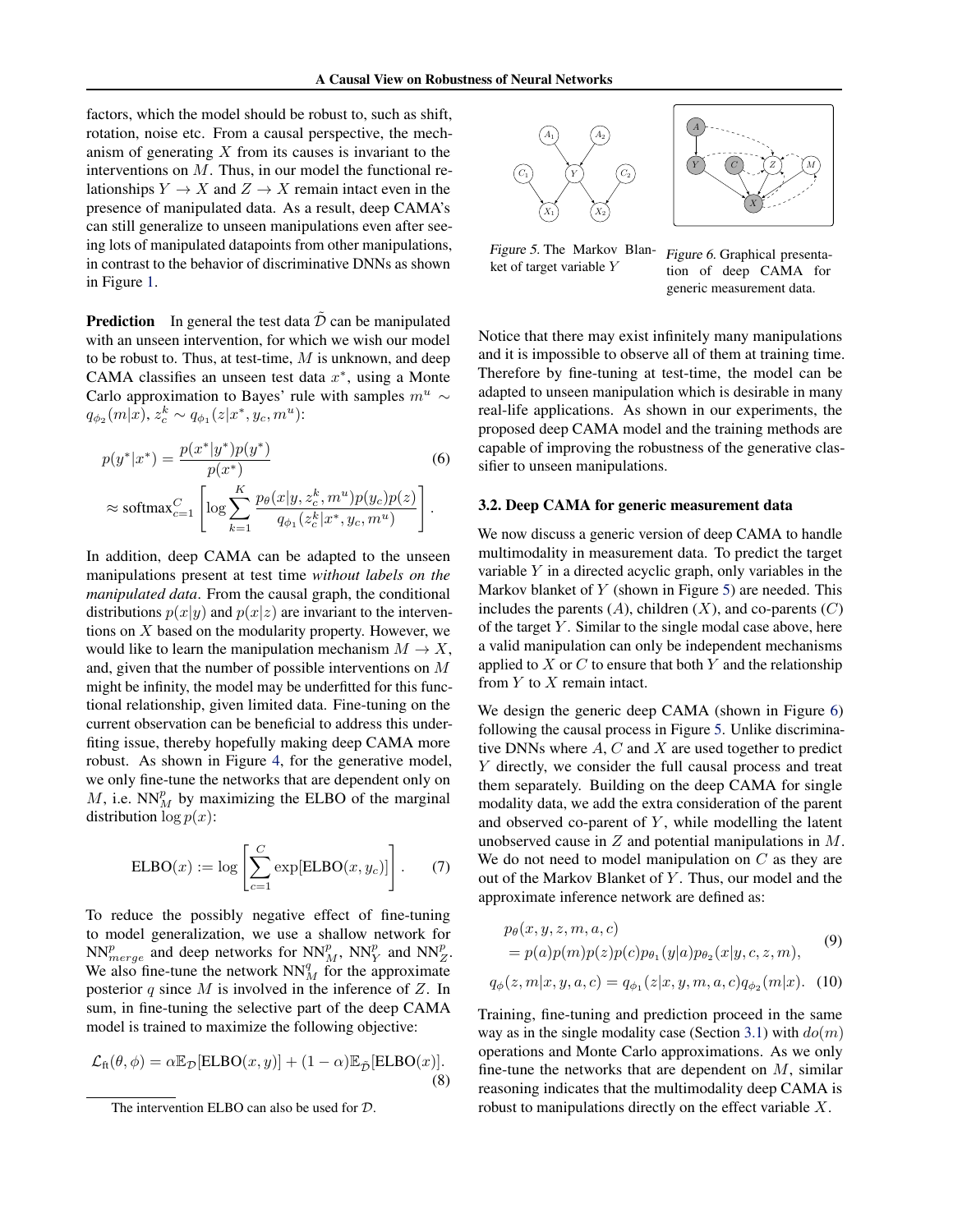

Figure 7. Model robustness results on horizontal shifts (top) and vertical shifts (bottom).

Our model is also robust to changes of  $X$  caused by intervention on the co-parents  $C$  by design. By our definition of valid manipulation, perturbing  $C$  is valid as it only leads to the changes in  $X$ . If the underlying model from Y and  $C$  to X remains the same, and the trained model learns  $p(x|y, c)$ *perfectly*, then our model is perfectly robust to such changes. This is because we use Bayes' rule for prediction:

$$
p(y|a, x, c) = \frac{p(y|a)p(a)p(c)p(x|y, c)}{p(a)p(c)\int_y p(y|a)p(x|y, c)}
$$
  

$$
= \frac{p(y|a)p(x|y, c)}{\int_y p(y|a)p(x|y, c)},
$$
(11)

and the manipulations on  $C$  (thus changing  $X$ ) do not affect the conditional distribution  $p(x|y, c)$  in the generative classifier (Eq. 11). In contrast, discriminative DNNs concatenate  $X, C, A$  together and map these variables to Y, and therefore it fails to make use of the invariant mechanisms.

# 4. Experiments

In this section, we first show the robustness of deep CAMA for image classification using both MNIST and a binary classification task derived from CIFAR-10. Then, we demonstrate the behaviour of our generic deep CAMA for measurement data. We evaluated the performance of CAMA on both manipulations such as shifting and adverserial examples generated using the CleverHans package [\(Papernot](#page-9-0) [et al.,](#page-9-0) [2018\)](#page-9-0). More results with different DNN architectures and different manipulations are shown in the appendix.

### 4.1. Robustness test on image classification with Deep CAMA

We first demonstrate the robustness of our model against vertical (VT) and horizontal (HT) shifts. Details such as network architectures are presented in the appendix.

Training with clean MNIST data only. Figure 7 shows the results for deep CAMA trained on clean data only. Deep CAMA without fine-tuning (orange lines) perform similarly to a DNN (blue lines) on horizontally shifted images, but it is more robust to vertical shifts. The advantage of deep CAMA is clear when fine-tuning is used at test time (green lines): fine-tuning on manipulated test data with the same shift clearly improves the robustness of the network (panels 7(b) and 7(d)). We further inspect the generalization of deep CAMA to unseen manipulation after fine-tuning in unrelated manipulation in panels  $7(a)$  and  $7(e)$ . The robustness of the model fine-tuned for other manipulated data does not drop, which is desired and different to discriminate DNN. This shows that our model is capable of learning manipulations in an unsupervised manner, without deteriorating the generalization ability to unseen manipulations. Lastly, panels 7(c) and 7(f) show the robustness of our model to both shifts when both types of manipulation are used for fine-tuning, and we see clear improvements over both manipulations.

Training with augmented MNIST data We explore the setting where the training data is augmented with manipulated data. As discussed in Section [3.1,](#page-1-0) here deep CAMA naturally learns disentangled representation due to its causal reasoning capacity. Indeed this is confirmed by Figure [9,](#page-5-0)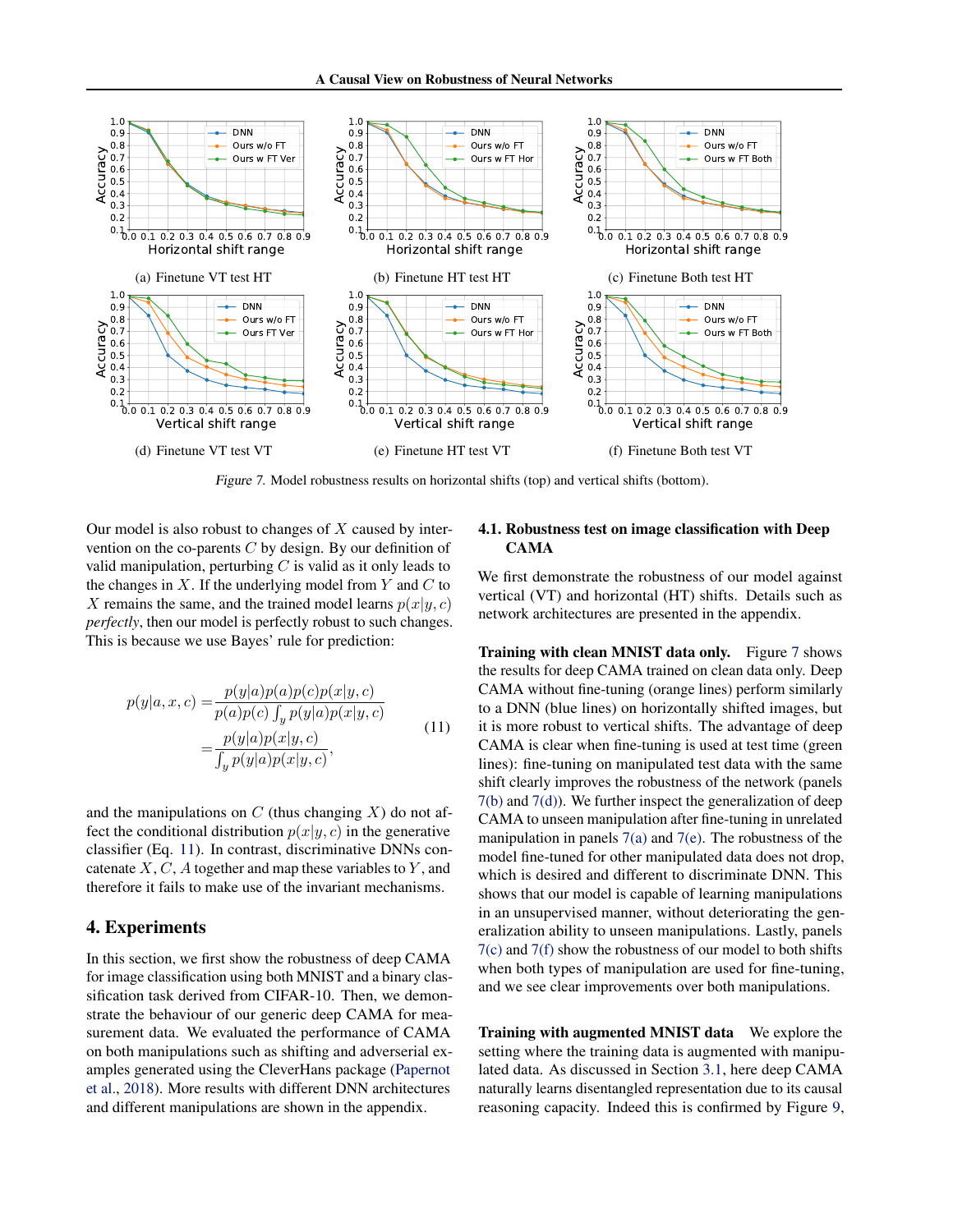<span id="page-5-0"></span>

Figure 8. Performance regarding different percentages of test data used for fine-tuning manipulation



Figure 10. Performance of our model against different manipulation (c.f. Figure [1\)](#page-0-0).

where panel 9(b) shows the reconstructions of manipulated data from panel 9(a) with  $d\rho(m=0)$ . In this case the model keeps the identity of the digits but moves them to the center of the image. Recall that  $do(m = 0)$  corresponds to clean data which contains centered digits. This shows that deep CAMA can disentangle the intrinsic unknown style  $Z$  and the shifting manipulation variable  $M$ .

We show the robustness results of deep CAMA with augmented training in Figure 10 (cf. Figure [1\)](#page-0-0). Here shift range 0.5 is used to augment the training data. Take the vertical shift test in panel  $10(a)$  for example. When vertically shifted data are augmented to the training set, the test performance without fine-tuning (green line) is significantly better. Further, fine-tuning (brown line) brings in even larger improvement for large scale shifts. On the other hand, deep CAMA maintains robustness on vertically shifted data when trained with horizontally shifted data, which is different from discriminative DNN's overfiting behaviour (Figure [1\)](#page-0-0). Therefore, our model does not overfit to a specific type of manipulations, at the same time further fine-tuning can improve the robustness against new manipulations in the test set (pink line). The same conclusion holds in panel 10(b).

We also quantify the amount of manipulated data required for fine-tuning in order to improve the robustness of deep

 $721091$  $\bullet$ Ч  $49$  $\square$  $\alpha$ 6  $\overline{1}$ Э  $\overline{\mathsf{S}}$  $\mathbf{o}$ 06  $90$ O  $\overline{z}$  $\mathbf{I}$ 9  $2|4|$  $O(7)$  $\mathfrak{o}_{\vert \setminus \vert}$  $6654074$ 6  $\overline{\boldsymbol{z}}$  $\overline{7}$  $21$  $727$  $\mathbf{3}$  $\overline{\mathcal{E}}$  $\mathcal{F}$ 134  $\sqrt{2}$  $\lambda$  $174235$  $\overline{\mathbf{3}}$  $\lambda$  2 प 5  $\overline{\mathbf{v}}$ 6  $355$  $6041$ 5 (ဝ  $\overline{u}$  $\sqrt{q}$  3  $\overline{z}$ 4  $993$  $\overline{z}$  $\frac{4}{3}$ 6  $\circ$ ⊻∣ য়া  $3\overline{2}$ 7  $O<sub>2</sub>$  $\overline{\phantom{a}}$ フ  $7<sub>8</sub>$ ч  $\mathbf{r}$ 61  $\mathbf{r}$ 2  $\overline{7}$ 8  $\overline{\mathbf{z}}$ G 6 9 U  $\mathcal{L}$  $36931$ 4  $\sqrt{7}$  $G|q$ (a) Vertically shifted data (b) do(m=0) with the z and y

Figure 9. Visualization of the disentangled representation.



from the vertical shifted data

Figure 11. Test accuracy on MNIST adversarial examples.

CAMA models. As shown in Figure 8, even using  $1\%$  of the manipulated data is sufficient to learn the vertical shift manipulation presented in the test set.

Adversarial Attack Test on MNIST We further test deep CAMA's robustness against two adversarial attacks: fast gradient sign method (FGSM) [\(Goodfellow et al.,](#page-8-0) [2014\)](#page-8-0) and projected gradient descent (PGD) [\(Madry et al.,](#page-9-0) [2017\)](#page-9-0). Note that, these attacks are specially developed for images with the small perturbation constraint. However, theses attack does not have guarantee to be valid by our definition as the manipulation depends on the class label  $Y$ , which has the risk of changing the ground-truth label. Such risk has also been discussed in [Elsayed et al.](#page-8-0) [\(2018\)](#page-8-0). Figure 11 show the results comparing deep CAMA and the DNN; both are trained on clean images only. Deep CAMA is significantly more robust to both attacks than the DNN (orange line), and with fine-tuning, deep CAMA shows additional  $20\% - 40\%$ accuracy increase. We also show the clean data test accuracy after fine-tuning maintains to be the same thanks to our causal consistent model design.

Adversarial attack test on natural image classification We evaluate the adversarial robustness of deep CAMA when trained on natural images. In this case we follow [Li et al.](#page-9-0) [\(2018\)](#page-9-0) and consider *CIFAR-binary*, a binary classification dataset containing airplane and frog images from CIFAR-10. We choose to work with CIFAR-binary because VAE-based fully generative classifiers are less satisfactory for classifying clean CIFAR-10 images ( $< 50\%$  clean test accuracy).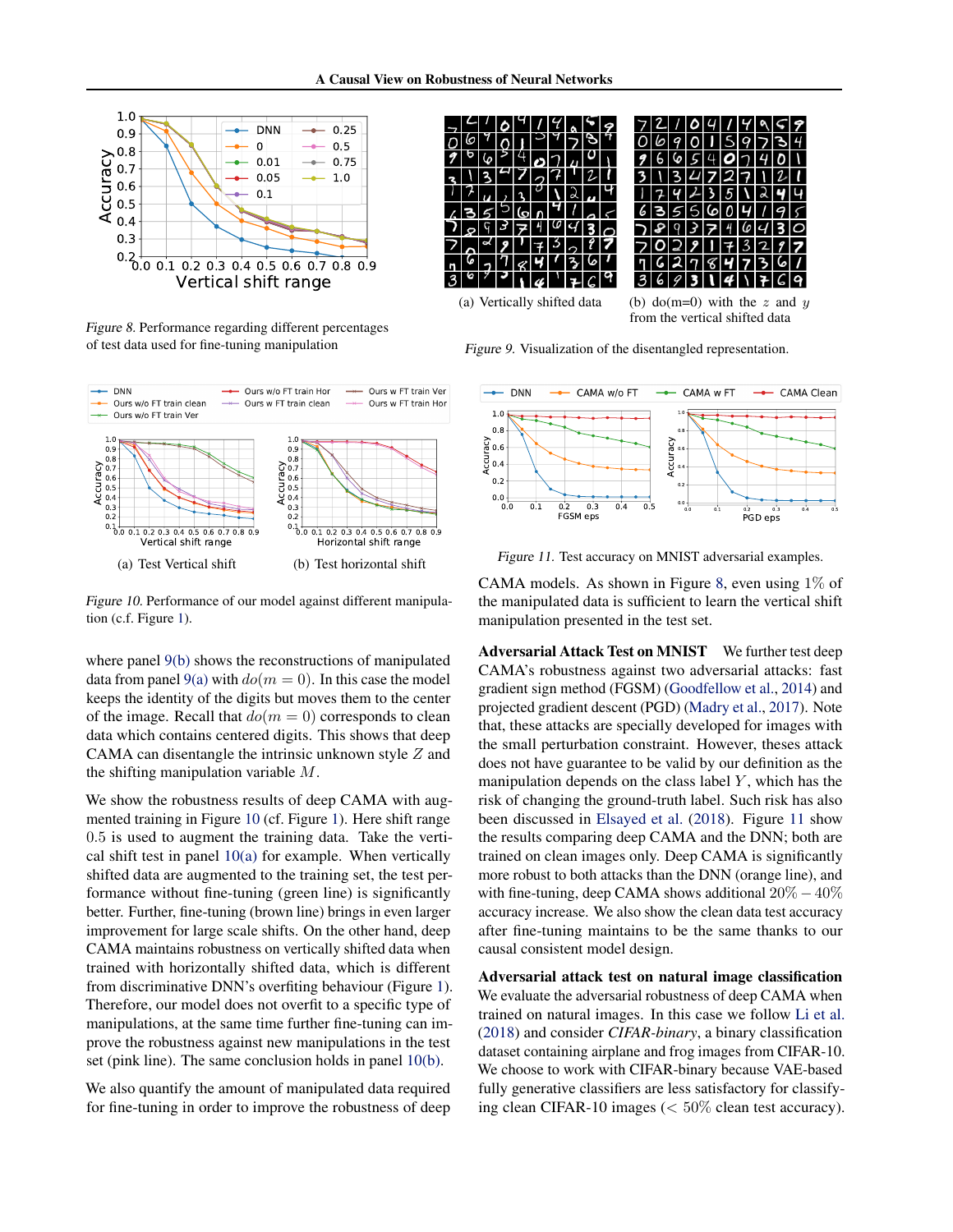

Figure 12. Adversarial robustness results on CIFAR-binary data.

Figure 13. Adversarial robustness results on measurement data.

The deep CAMA model trained with data augmentation (adding Gaussian noise with standard deviation 0.1, see objective [\(5\)](#page-2-0)) achieves 88.85% clean test accuracy on CIFARbinary, which is on par with the results reported in [Li et al.](#page-9-0) [\(2018\)](#page-9-0). For reference, a discriminative CNN with  $2\times$  more channels achieves 95.60% clean test accuracy. Similar to previous sections we apply FGSM and PGD attacks with different  $\epsilon$  values to both deep CAMA and the discriminative CNN, and evaluate classification accuracies on the adversarial examples before and after finetuning.

Results are reported in Figure 12. For both FGSM and PGD tests, we see that deep CAMA, before finetuning, is significantly more robust to adversarial attacks when compared with a discriminative CNN model. Regarding finetuning, although PGD with large distortion ( $\epsilon = 0.2$ ) also fools the finetuning mechanism, in other cases finetuning still provides modest improvements (5% to 8% when compared with the vanilla deep CAMA model) without deteriorating test accuracy on clean data. Combined with adversarial robustness results on MNIST, we conjecture that with a better generative model on natural images the robustness of deep CAMA can be further improved.

### 4.2. Robustness test on measurement based data with generalized Deep CAMA

Our causal view on valid manipulations allows us to test model robustness on generic measurement data. Unfortunately, there exists no public multi-variate dataset where ground truth causal relationships are known. Therefore we generate synthetic data (see appendix) following a causal process, and test the performance of the generic deep CAMA on this measurement data. We use Gaussian variables for A,  $C$  and  $X$ , and categorical variables for  $Y$ . All the ground truth causal relationships are nonlinear (quadratic mainly).

Manipulation Test First, we test manipulations on coparents, C, while keeping the ground truth causal influence from  $C$  to  $X$  static. Thus, both  $C$  and  $X$  change. We manipulate  $C$  by shifting it up or down, which is a reasonable [a](#page-8-0)nalogy to the noisiness in measurement data. For example, in medical measurement data, different doctors may have different subjective standards while examining the patients, thus the same measurement can be shifted up or down. Figure [14](#page-7-0) shows the result: compared to a discriminatively trained DNN, deep CAMA is significantly more robust to a wide range of manipulations. However, when the range of the shifting manipulations increases, the classification accuracy of the discriminative DNN drops drastically. This confirms our theory in Section [3.2](#page-3-0) that manipulations in C do not affect the decision making of deep CAMA, and therefore our model is more robust to manipulation on co-parents as compared to discriminative DNNs.

Figure [15](#page-7-0) shows the performance of the generic deep CAMA with shifted  $X$ , and the model only sees clean data at training time. While deep CAMA achieves the same accuracy as a discriminative DNN on clean data, it is again significantly more robust to manipulations even without fine-tuning (the orange line vs the blue line). This robustness is further improved by fine-tuning (green line), especially when the amount of distortion is large. The red line shows that deep CAMA's test accuracy on clean data, which does not drop after fine-tuning on different shifts. This further confirms that during test time, fine-tuning learns the influence of  $M$ without affecting the causal relationships between Y and Z.

Adversarial Attack Test Lastly we evaluate the adversarial robustness of the generalized CAMA model. We only allow attacks on the children  $X$  and co-parents  $C$  according to our definition of valid attacks. This applies to both DNN and CAMA. Figure 13 shows the results in terms of test accuracy with adversarial examples generated using FGSM and PGD attack methods. Again deep CAMA demonstrate significantly improved robustness against adversarial attacks, and fine-tuning further provides improvements on robustness while keeping high accuracy on clean test examples.

# 5. Related Work

Adversarial robustness Adversarial attacks can easily fool a discriminative DNN for vision/speech/language modelling tasks by adding imperceptible perturbations [\(Carlini](#page-8-0)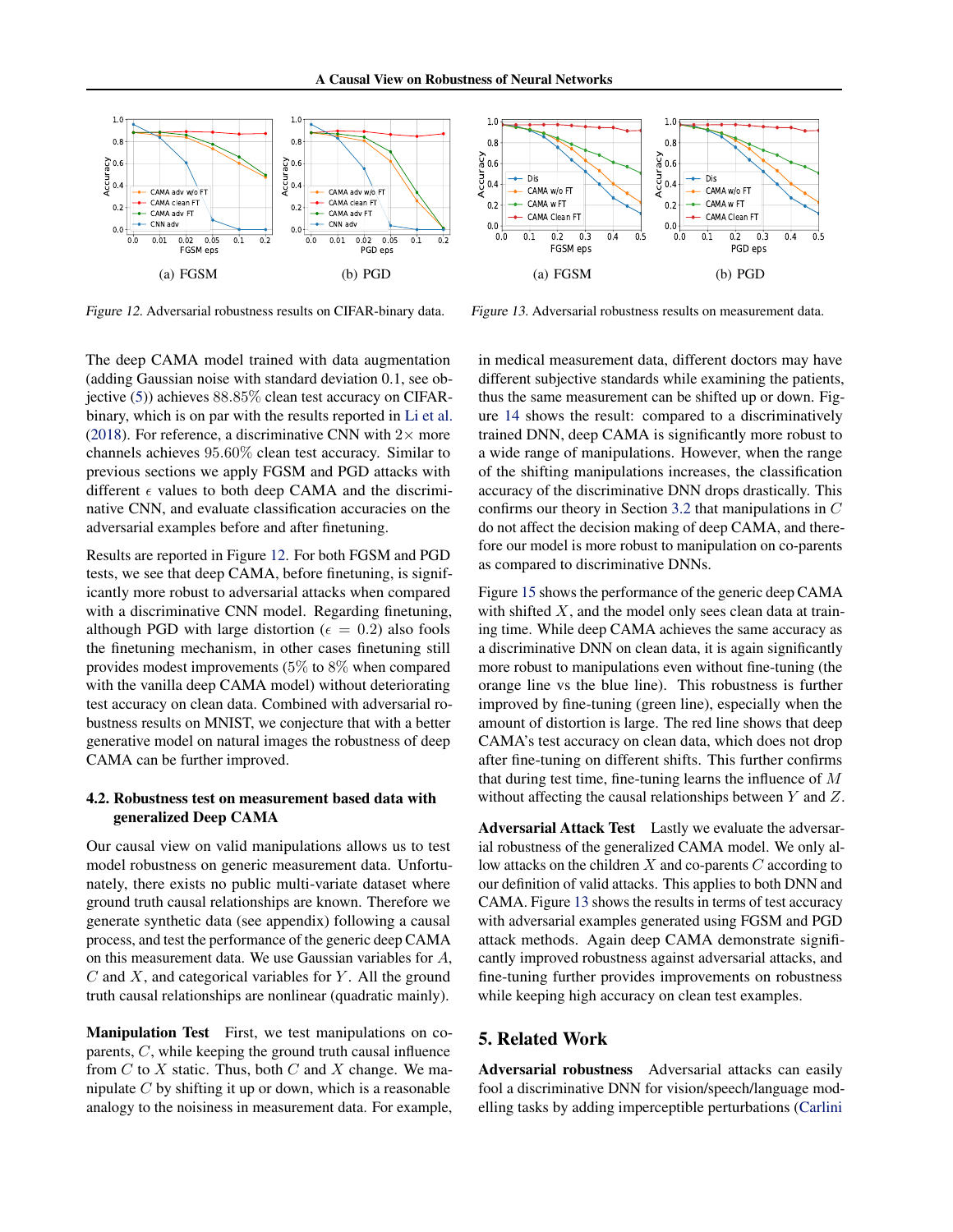[A Causal View on Robustness of Neural Networks](#page-8-0)

<span id="page-7-0"></span>

Figure 14. [Manipulate co-parents](#page-8-0)

Figure 15. [Manipulate children](#page-8-0)

[& Wagner,](#page-8-0) [2018;](#page-8-0) [Alzantot et al.,](#page-8-0) [2018;](#page-8-0) [Carlini & Wagner,](#page-8-0) [2017b;](#page-8-0) [Szegedy et al.,](#page-9-0) [2013;](#page-9-0) [Papernot et al.,](#page-9-0) [2017\)](#page-9-0). Ad-versarial training [\(Madry et al.,](#page-9-0) [2017;](#page-9-0) Tramèr et al., [2018\)](#page-9-0) has shown some success in defending attacks, however, these techniques assume the knowledge of the adversary and present the perturbation to the model during training. Still, a discriminative model after adversarial training is vulnerable to unseen manipulations. Deep generative modelling has recently been applied as a defence mechanism to adversarial attacks. Specifically, existing work considered de-noising adversarial examples before feeding these inputs to the discriminative classifier [\(Song et al.,](#page-9-0) [2018;](#page-9-0) [Saman](#page-9-0)[gouei et al.,](#page-9-0) [2018\)](#page-9-0). Very recently, research revisited (deep) generative classifiers and provided evidence that they are more robust to adversarial attacks [\(Li et al.,](#page-9-0) [2018;](#page-9-0) [Schott](#page-9-0) [et al.,](#page-9-0) [2019;](#page-9-0) [Lee et al.,](#page-8-0) [2018\)](#page-8-0).

Causal learning Causal inference has a long history in statistical research [\(Spirtes et al.,](#page-9-0) [2000;](#page-9-0) [Pearl,](#page-9-0) [2009;](#page-9-0) [Peters](#page-9-0) [et al.,](#page-9-0) [2017;](#page-9-0) [Pearl & Mackenzie,](#page-9-0) [2018\)](#page-9-0). Although it has fundamental importance, the causal view has not been widely incorporated to the robustness analysis of neural networks on unseen manipulations. The most relevant work is in applying the existing causal views to transfer learning and domain adaption [\(Zhang et al.,](#page-9-0) [2013;](#page-9-0) [Stojanov et al.,](#page-9-0) [2019;](#page-9-0) [Zhao et al.,](#page-9-0) [2019;](#page-9-0) [Gong et al.,](#page-8-0) [2016\)](#page-8-0), where the difference in various domains are treated as either target shift or conditional shift from a causal perspective. As an extension to the domain adaptation work, Rothenhäusler et al. [\(2018\)](#page-9-0); [Heinze-Deml & Meinshausen](#page-8-0) [\(2017\)](#page-8-0); [Arjovsky et al.](#page-8-0) [\(2019\)](#page-8-0) also discussed learning robust predictors across different domains. However, in these approaches the domain is specified either explicitly or though exemplar paired points, thus an unseen manipulation is not explicitly considered. In addition, interventions are considered only on a dataset level in domain adaption tasks, whereas we consider interventions on single data points, thus addressing a more general problem. By contrast, our proposed method does not rely on any given domain information. Another related area is causal feature selection [\(Aliferis et al.,](#page-8-0) [2010\)](#page-8-0), where causal discovery is applied first and features in the Markov Blanket of the prediction target are selected. We also note that

CAMA's design is aligned with causal and anti-causal learn-ing analyses (Schölkopf et al., [2012;](#page-9-0) [Kilbertus et al.,](#page-8-0) [2018\)](#page-8-0), in that CAMA models the causal mechanism  $Y \to X$  and use Bayes' rule for anti-causal prediction. Different from Schölkopf et al. [\(2012\)](#page-9-0), CAMA is not limited to only two endogenous variables; rather it provides more generic design handling latent causes that correspond to both intrinsic variations and data manipulations.

Disentangled representations Learning disentangled representations has become a trendy research topic in recent representation learning literature. Considerable effort went to developing training objectives, e.g.  $\beta$ -VAE [\(Higgins et al.,](#page-8-0) [2017\)](#page-8-0) and other information theoretic approaches [\(Kim &](#page-8-0) [Mnih,](#page-8-0) [2018;](#page-8-0) [Chen et al.,](#page-8-0) [2018\)](#page-8-0). Additionally, different factorization structure in graphical model design has also been explored for disentanglement [\(Narayanaswamy et al.,](#page-9-0) [2017;](#page-9-0) [Li & Mandt,](#page-9-0) [2018\)](#page-9-0). The deep CAMA model is motivated by the causal process of data manipulations, which differs from the model used in [Narayanaswamy et al.](#page-9-0) [\(2017\)](#page-9-0) in that the latent variables have different meanings. See appendix for a detailed discussion. Furthermore test-time fine-tuning allows deep CAMA to better adapt to unseen manipulations, which is shown to be useful for improving robustness.

# 6. Discussion

We have provided a causal view on the robustness of neural networks, showing that the vulnerability of discriminative DNNs can be explained by the lack of causal reasoning. We defined valid attacks under this causal view, which are intervention of the data though its causal factors which are not the target label or the ancestor of the target label. of the target variables, independent of the target and/or the cause of the target. We further proposed a deep causal manipulation augmented model (deep CAMA), which follows the causal relationship in the model design, and can be adapted to unseen manipulations at test time. Our model has demonstrated improved robustness, even without adversarial training. When manipulated data are available, our model's robustness increases for both seen and unseen manipulation.

Our framework is generic, however, manipulations can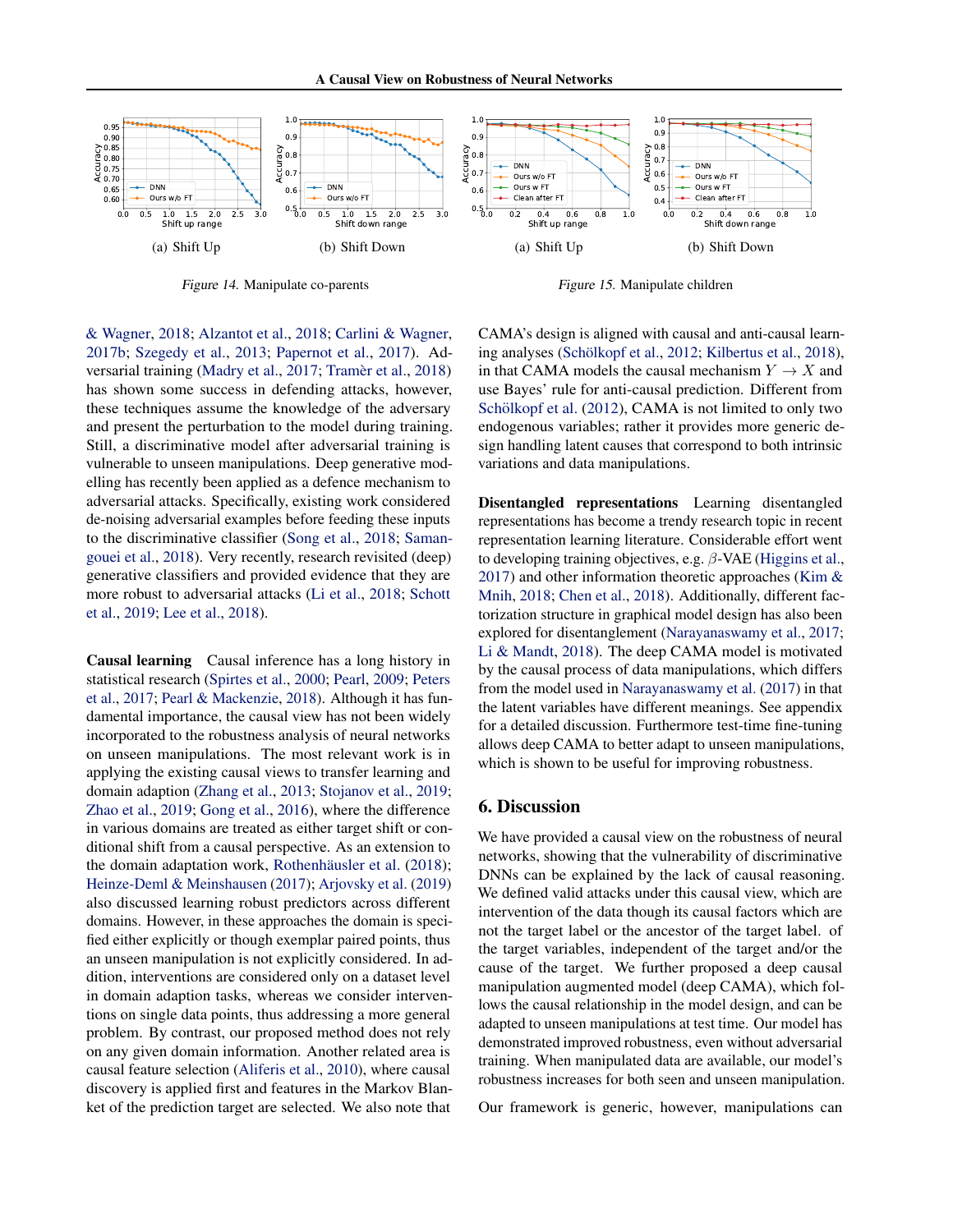<span id="page-8-0"></span>change over time, and a robust model should adapt to these perturbations in a continuous manner. Our framework thus should be adapted to online learning or continual learning settings. In future work, we will explore the continual learning setting of deep CAMA where new manipulations come in a sequence. In addition, our method is designed for generic class-independent manipulations, therefore a natural extension would consider class-dependent manipulations where  $M$  is an effect of  $Y$  or there is a confounder for  $M$ and Y. Lastly out design excludes gradient-based adversarial attacks which is dependent on both the target and the victim model. As such attacks are commonly adopted in machine learning, we would also like to extend our model to such scenarios.

### References

- Aliferis, C. F., Statnikov, A., Tsamardinos, I., Mani, S., and Koutsoukos, X. D. Local causal and markov blanket induction for causal discovery and feature selection for classification part i: Algorithms and empirical evaluation. *Journal of Machine Learning Research*, 11(Jan):171–234, 2010.
- Alzantot, M., Sharma, Y., Elgohary, A., Ho, B.-J., Srivastava, M., and Chang, K.-W. Generating natural language adversarial examples. *arXiv preprint arXiv:1804.07998*, 2018.
- Arjovsky, M., Bottou, L., Gulrajani, I., and Lopez-Paz, D. Invariant risk minimization. *arXiv preprint arXiv:1907.02893*, 2019.
- Athalye, A., Carlini, N., and Wagner, D. Obfuscated gradients give a false sense of security: Circumventing defenses to adversarial examples. In *International Conference on Machine Learning*, pp. 274–283, 2018.
- Carlini, N. and Wagner, D. Towards evaluating the robustness of neural networks. In *Security and Privacy (SP), 2017 IEEE Symposium on*, pp. 39–57. IEEE, 2017a.
- Carlini, N. and Wagner, D. Adversarial examples are not easily detected: Bypassing ten detection methods. In *Proceedings of the 10th ACM Workshop on Artificial Intelligence and Security*, pp. 3–14. ACM, 2017b.
- Carlini, N. and Wagner, D. Audio adversarial examples: Targeted attacks on speech-to-text. *arXiv preprint arXiv:1801.01944*, 2018.
- Chen, T. Q., Li, X., Grosse, R. B., and Duvenaud, D. K. Isolating sources of disentanglement in variational autoencoders. In *Advances in Neural Information Processing Systems*, pp. 2610–2620, 2018.
- Elsayed, G. F., Shankar, S., Cheung, B., Papernot, N., Kurakin, A., Goodfellow, I., and Sohl-Dickstein, J. Adversarial examples that fool both human and computer vision. *arXiv preprint arXiv:1802.08195*, 10, 2018.
- Freeman, W. T. The generic viewpoint assumption in a framework for visual perception. *Nature*, 368(6471):542, 1994.
- Gong, M., Zhang, K., Liu, T., Tao, D., Glymour, C., and Schölkopf, B. Domain adaptation with conditional transferable components. In *International conference on machine learning*, pp. 2839–2848, 2016.
- Goodfellow, I. J., Shlens, J., and Szegedy, C. Explaining and harnessing adversarial examples. *arXiv preprint arXiv:1412.6572*, 2014.
- Goodfellow, I. J., Shlens, J., and Szegedy, C. Explaining and harnessing adversarial examples. In *International Conference on Learning Representations*, 2015.
- Gopnik, A., Glymour, C., Sobel, D. M., Schulz, L. E., Kushnir, T., and Danks, D. A theory of causal learning in children: causal maps and bayes nets. *Psychological review*, 111(1):3, 2004.
- Heinze-Deml, C. and Meinshausen, N. Conditional variance penalties and domain shift robustness. *arXiv preprint arXiv:1710.11469*, 2017.
- Higgins, I., Matthey, L., Pal, A., Burgess, C., Glorot, X., Botvinick, M., Mohamed, S., and Lerchner, A. betavae: Learning basic visual concepts with a constrained variational framework. In *International Conference on Learning Representations*, volume 3, 2017.
- Kilbertus, N., Parascandolo, G., and Schölkopf, B. Generalization in anti-causal learning. *arXiv preprint arXiv:1812.00524*, 2018.
- Kim, H. and Mnih, A. Disentangling by factorising. In *International Conference on Machine Learning*, pp. 2654– 2663, 2018.
- Kingma, D. P. and Welling, M. Auto-encoding variational bayes. *arXiv preprint arXiv:1312.6114*, 2013.
- Kurakin, A., Goodfellow, I., and Bengio, S. Adversarial examples in the physical world. *arXiv preprint arXiv:1607.02533*, 2016.
- Lee, K., Lee, K., Lee, H., and Shin, J. A simple unified framework for detecting out-of-distribution samples and adversarial attacks. In *Advances in Neural Information Processing Systems*, pp. 7167–7177, 2018.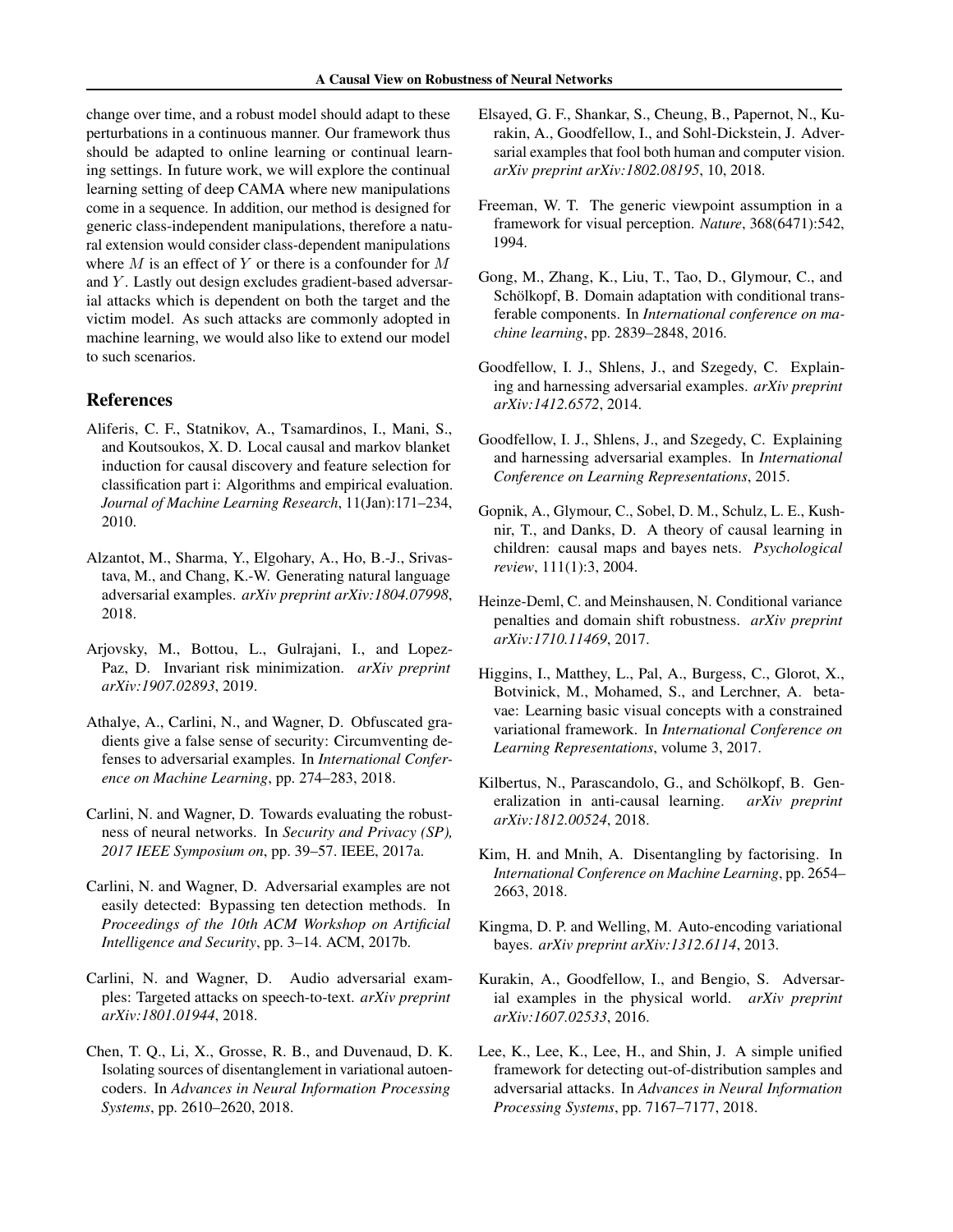- <span id="page-9-0"></span>Li, Y. and Mandt, S. Disentangled sequential autoencoder. In *International Conference on Machine Learning*, pp. 5656–5665, 2018.
- Li, Y., Bradshaw, J., and Sharma, Y. Are generative classifiers more robust to adversarial attacks? *arXiv preprint arXiv:1802.06552*, 2018.
- Madry, A., Makelov, A., Schmidt, L., Tsipras, D., and Vladu, A. Towards deep learning models resistant to adversarial attacks. *arXiv preprint arXiv:1706.06083*, 2017.
- Narayanaswamy, S., Paige, T. B., Van de Meent, J.-W., Desmaison, A., Goodman, N., Kohli, P., Wood, F., and Torr, P. Learning disentangled representations with semisupervised deep generative models. In *Advances in Neural Information Processing Systems*, pp. 5925–5935, 2017.
- Papernot, N., McDaniel, P., Goodfellow, I., Jha, S., Celik, Z. B., and Swami, A. Practical black-box attacks against machine learning. In *Proceedings of the 2017 ACM on Asia Conference on Computer and Communications Security*, pp. 506–519. ACM, 2017.
- Papernot, N., Faghri, F., Carlini, N., Goodfellow, I., Feinman, R., Kurakin, A., Xie, C., Sharma, Y., Brown, T., Roy, A., Matyasko, A., Behzadan, V., Hambardzumyan, K., Zhang, Z., Juang, Y.-L., Li, Z., Sheatsley, R., Garg, A., Uesato, J., Gierke, W., Dong, Y., Berthelot, D., Hendricks, P., Rauber, J., and Long, R. Technical report on the cleverhans v2.1.0 adversarial examples library. *arXiv preprint arXiv:1610.00768*, 2018.
- Parascandolo, G., Kilbertus, N., Rojas-Carulla, M., and Schölkopf, B. Learning independent causal mechanisms. *arXiv preprint arXiv:1712.00961*, 2017.
- Pearl, J. *Causality*. Cambridge university press, 2009.
- Pearl, J. and Mackenzie, D. *The book of why: the new science of cause and effect*. Basic Books, 2018.
- Perez, L. and Wang, J. The effectiveness of data augmentation in image classification using deep learning. *arXiv preprint arXiv:1712.04621*, 2017.
- Peters, J., Janzing, D., and Schölkopf, B. *Elements of causal inference: foundations and learning algorithms*. MIT press, 2017.
- Rezende, D. J., Mohamed, S., and Wierstra, D. Stochastic backpropagation and approximate inference in deep generative models. *arXiv preprint arXiv:1401.4082*, 2014.
- Rothenhäusler, D., Meinshausen, N., Bühlmann, P., and Peters, J. Anchor regression: heterogeneous data meets causality. *arXiv preprint arXiv:1801.06229*, 2018.
- Samangouei, P., Kabkab, M., and Chellappa, R. Defense-GAN: Protecting classifiers against adversarial attacks using generative models. In *International Conference on Learning Representations*, 2018. URL [https://](https://openreview.net/forum?id=BkJ3ibb0-) [openreview.net/forum?id=BkJ3ibb0-](https://openreview.net/forum?id=BkJ3ibb0-).
- Schölkopf, B., Janzing, D., Peters, J., Sgouritsa, E., Zhang, K., and Mooij, J. On causal and anticausal learning. *arXiv preprint arXiv:1206.6471*, 2012.
- Schott, L., Rauber, J., Bethge, M., and Brendel, W. Towards the first adversarially robust neural network model on MNIST. In *International Conference on Learning Representations*, 2019. URL [https://openreview.](https://openreview.net/forum?id=S1EHOsC9tX) [net/forum?id=S1EHOsC9tX](https://openreview.net/forum?id=S1EHOsC9tX).
- Song, Y., Kim, T., Nowozin, S., Ermon, S., and Kushman, N. Pixeldefend: Leveraging generative models to understand and defend against adversarial examples. *International Conference on Learning Representations*, 2018. URL [https://openreview.net/forum?](https://openreview.net/forum?id=rJUYGxbCW) [id=rJUYGxbCW](https://openreview.net/forum?id=rJUYGxbCW).
- Spirtes, P., Glymour, C. N., Scheines, R., Heckerman, D., Meek, C., Cooper, G., and Richardson, T. *Causation, prediction, and search*. MIT press, 2000.
- Stojanov, P., Gong, M., Carbonell, J., and Zhang, K. Datadriven approach to multiple-source domain adaptation. In *The 22nd International Conference on Artificial Intelligence and Statistics*, pp. 3487–3496, 2019.
- Szegedy, C., Zaremba, W., Sutskever, I., Bruna, J., Erhan, D., Goodfellow, I., and Fergus, R. Intriguing properties of neural networks. *arXiv preprint arXiv:1312.6199*, 2013.
- Tramer, F., Kurakin, A., Papernot, N., Goodfellow, I., ` Boneh, D., and McDaniel, P. Ensemble adversarial training: Attacks and defenses. In *International Conference on Learning Representations*, 2018. URL [https:](https://openreview.net/forum?id=rkZvSe-RZ) [//openreview.net/forum?id=rkZvSe-RZ](https://openreview.net/forum?id=rkZvSe-RZ).
- Woodward, J. *Making things happen: A theory of causal explanation*. Oxford university press, 2005.
- Zhang, C., Butepage, J., Kjellstrom, H., and Mandt, S. Advances in variational inference. *IEEE transactions on pattern analysis and machine intelligence*, 2018.
- Zhang, K., Schölkopf, B., Muandet, K., and Wang, Z. Domain adaptation under target and conditional shift. In *International Conference on Machine Learning*, pp. 819– 827, 2013.
- Zhao, H., Combes, R. T. d., Zhang, K., and Gordon, G. J. On learning invariant representation for domain adaptation. *arXiv preprint arXiv:1901.09453*, 2019.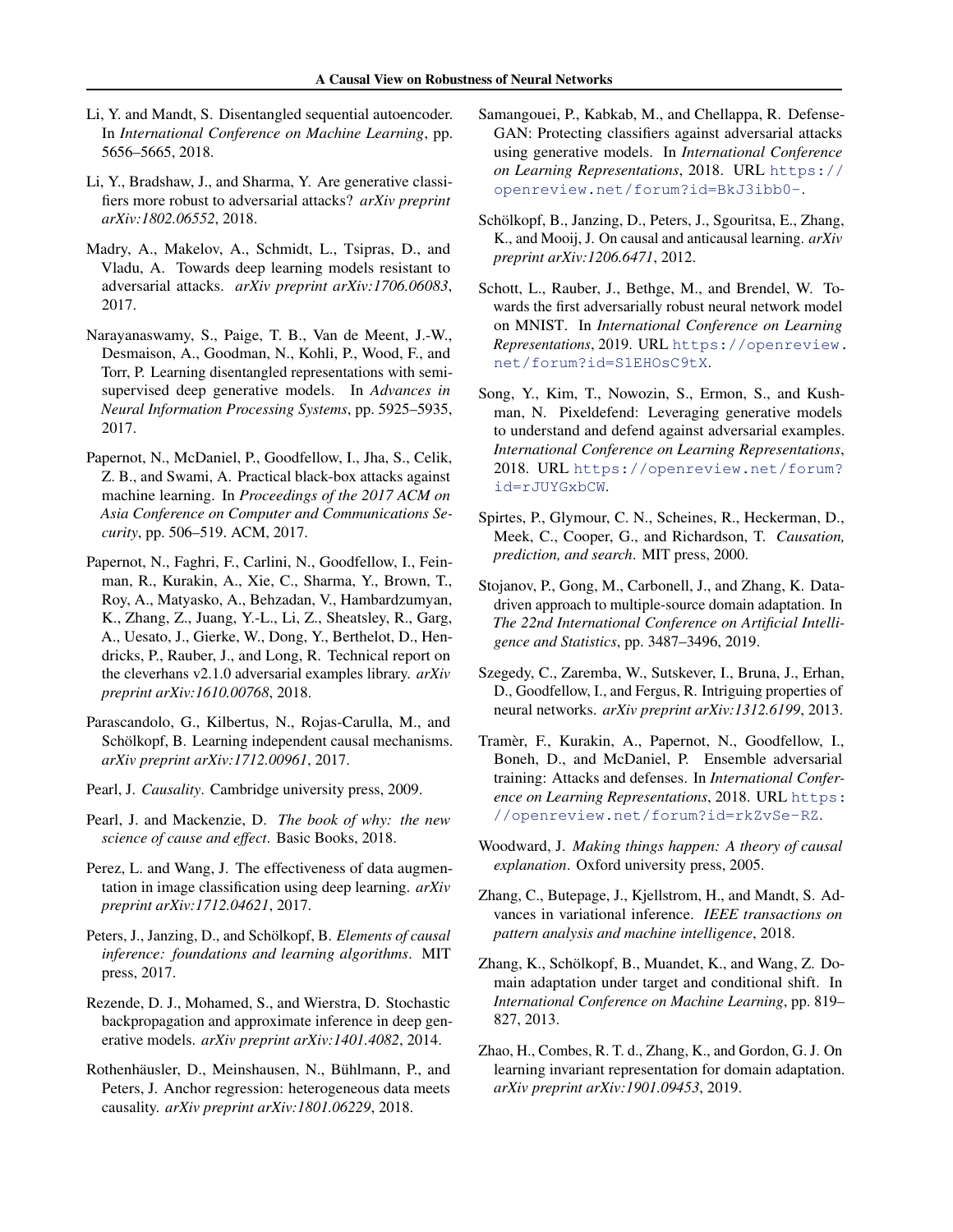## <span id="page-10-0"></span>A. Derivation Details

# A.1. The intervention ELBO

When training with clean data  $\mathcal{D} = \{(x_n, y_n)\}\)$ , we set the manipulation variable M to a null value, e.g.  $do(m = 0)$ . In this case we would like to maximise the log-likelihood of the *intervened* model, i.e.

$$
\max_{\theta} \mathbb{E}_{\mathcal{D}}[\log p_{\theta}(x, y | do(m=0))].
$$

This log-likelihood of the intervened model is defined by integrating out the unobserved latent variable  $Z$  in the intervened joint distribution, and from do-calculus we have

$$
\log p_{\theta}(x, y | do(m=0)) = \log \int p_{\theta}(x, y, z | do(m=0)) dz
$$

$$
= \log \int p_{\theta}(x | y, z, m=0) p(y) p(z) dz.
$$
(12)

A variational lower-bound (or ELBO) of the log-likelihood uses a variational distribution  $q(z|\cdot)$ 

$$
\log p_{\theta}(x, y | do(m=0)) = \log \int p_{\theta}(x | y, z, m=0) p(y) p(z) \frac{q(z | \cdot)}{q(z | \cdot)} dz
$$
  

$$
\geq \mathbb{E}_{q(z | \cdot)} \left[ \log \frac{p_{\theta}(x | y, z, m=0) p(y) p(z)}{q(z | \cdot)} \right].
$$
 (13)

The lower-bound holds for arbitrary  $q(z|\cdot)$  as long as it is absolutely continuous w.r.t. the posterior distribution  $p_{\theta}(z|x, y, do(m = 0))$  of the intervened model. Now recall the design of the inference network/variational distribution in the main text:

$$
q_{\phi}(z, m | x, y) = q_{\phi_1}(z | x, y, m) q_{\phi_2}(m | x),
$$

where  $\phi_1$  and  $\phi_2$  are the inference network parameters of the corresponding variational distributions. Performing an intervention  $do(m = 0)$  on this q distribution gives

$$
q_{\phi}(z|x, y, do(m = 0)) = q_{\phi_1}(z|x, y, m = 0).
$$

Defining  $q(z|\cdot) = q_{\phi_1}(z|x, y, do(m=0))$  and plugging-in it to eq. (13) return the *intervention* ELBO objective [\(3\)](#page-2-0) presented in the main text.

#### A.2. The ELBO for unlabelled test data

The proposed fine-tuning method in the main text require optimising the marginal log-likelihood log  $p_{\theta}(x)$  for  $x \sim \tilde{\mathcal{D}}$ , which is clearly intractable. Instead of using a variational distribution for the unobserved class label Y, we consider the variational lower-bound of  $\log p_{\theta}(x, y)$  for all possible  $y = y_c$ :

$$
\log p_{\theta}(x, y) = \log \int p_{\theta}(x, y, z, m) dz dm
$$
  
= 
$$
\log \int p_{\theta}(x, y, z, m) \frac{q_{\phi}(z, m|x, y)}{q_{\phi}(z, m|x, y)} dz dm
$$
  

$$
\geq \mathbb{E}_{q_{\phi}(z, m|x, y)} \left[ \log \frac{p_{\theta}(x, y, z, m)}{q_{\phi}(z, m|x, y)} \right] := \text{ELBO}(x, y). \tag{14}
$$

Since both logarithm and exponent functions preserve monotonicity, and for all  $y_c$ ,  $c = 1, ..., C$  we have  $\log p_\theta(x, y_c) \geq$  $ELBO(x, y_c)$ , we have

$$
\log p_{\theta}(x, y_c) \geq \text{ELBO}(x, y_c), \forall c \implies p_{\theta}(x, y_c) \geq \exp[\text{ELBO}(x, y_c)], \forall c
$$

$$
\implies \log p(x) = \log \left[ \sum_{c=1}^{C} p_{\theta}(x, y_c) \right] \geq \log \left[ \sum_{c=1}^{C} \exp[\text{ELBO}(x, y_c)] \right] := \text{ELBO}(x),
$$

which justifies the ELBO objective [\(7\)](#page-3-0) defined in the main text.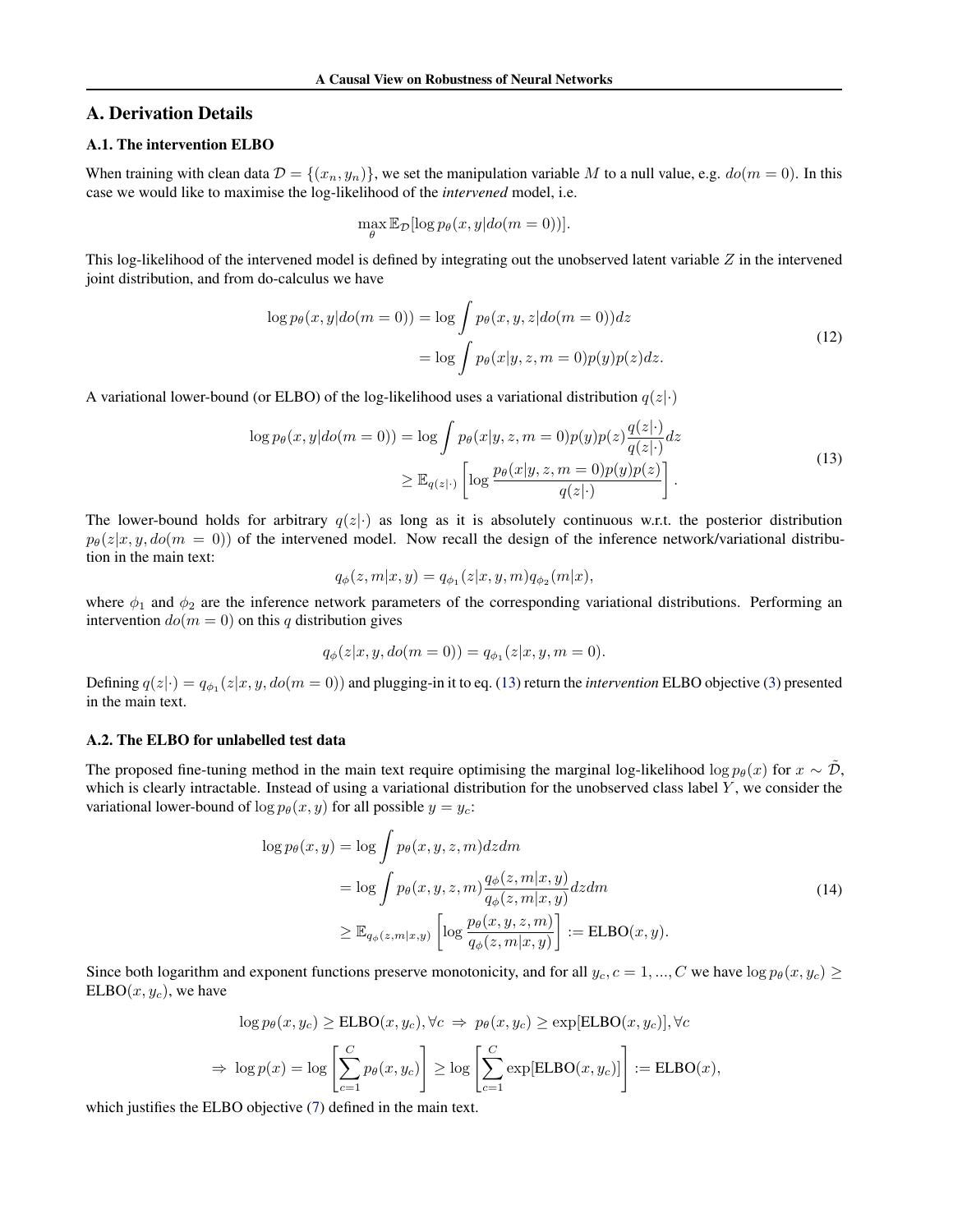# B. Additional Results

CNN We also performed experiments using different DNN network architectures. The convolution layers in CNN are designed to be robust to shifts. Thus, we test these vertical and horizontal shifts with a standard CNN architecture as used in [https://keras.io/examples/cifar10\\_cnn/](https://keras.io/examples/cifar10_cnn/). 4 convolution layers are used in this architecture.

Figure 16 shows the performance against different shifts. We see that adding vertical shifts to the training data clearly harmed the robustness performances to unseen horizontal shifts as shown in 17(b). Adding horizontal shifted images in training did not influences the performance on vertical shifts much. Thus, we see that using different architectures of DNN, even the one that are designed to be robust to these manipulations, lack of generalization ability to unseen data is a common problem.



Figure 16. Robustness results for DNNs against different manipulations on MNIST using CNN. Panels (a) and (b) show the accuracy on classifying noisy test data generated by shifting the digits vertically (vt) and horizontally (ht). It shows that data augmentation during training makes generalization to unseen shifts worse (orange versus blue lines).



Figure 17. Robustness results for DNNs against different manipulations on MNIST using a large MLP. Panels (a) and (b) show the accuracy on classifying noisy test data generated by shifting the digits vertically (vt) and horizontally (ht). It shows that data augmentation during training makes generalization to unseen shifts worse (orange versus blue lines).

Enlarge Network Size Here we exam whether network capacity has any influence on the robustness performance to unseen manipulation. We use a wider network with [1024, 512, 512, 1024] units in each hidden layer instead of [512, 256, 126, 512] sized network in the paper. Figure 17 shows the robustness performance using this enlarged network. We observe the similar degree of over-fitting to the augmented data. The penalization ability shows no improvement by enlarging the network sizes.

**ZCA Whitening Manipulation** Our result does not limited to shifts, it generalizes to other manipulations. Figure [18](#page-12-0) compare the result from training with clean images and training with ZCA whitening images added. We see that adding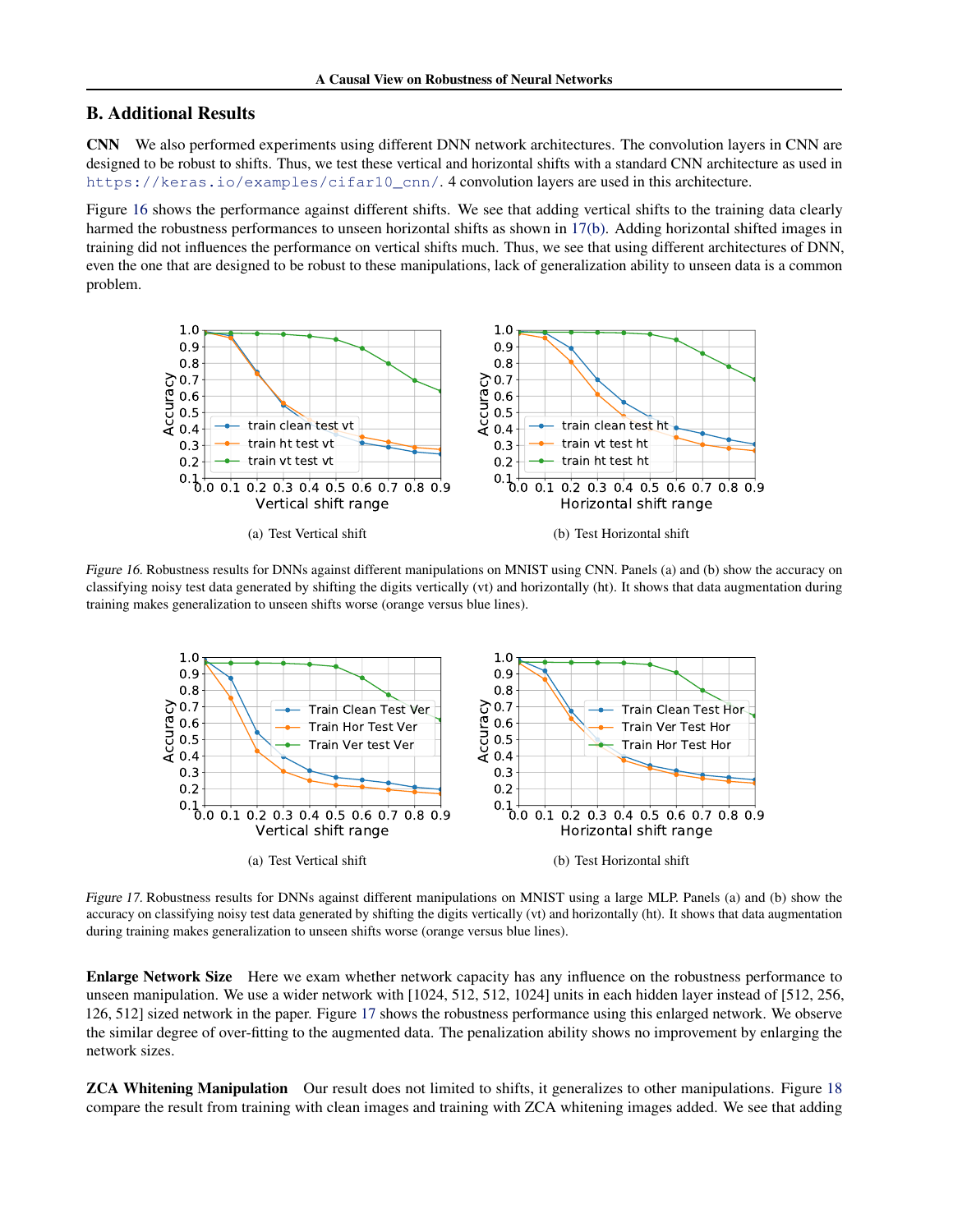<span id="page-12-0"></span>ZCA whitening images in training harm both robustness against vertical shift and horizontal shift.



Figure 18. ZCA Whitening manipulation result. Figure shows the robustness results for DNNs against different manipulations on MNIST using CNN. The blue curve shows that result from training with clean data. The orange curve shows that result from training with zca whitening data added.

Additional Figures In addition to Figure [8,](#page-5-0) We also show the result testing with Vertical shift show in Figure 19, where a smaller  $N_M^p$  network ([dimM, 500, 500]) is used. The conclusion is the same was using the vertical shift. We need very few data for fine-tune. More than  $1\%$  data is sufficient.

Similar as Figure [8,](#page-5-0) we show the result using different percentage of data for fine-tuning in this experiment setting in 20.

#### B.1. Addition discussions on comparisons to [Narayanaswamy et al.](#page-9-0) [\(2017\)](#page-9-0)

[Narayanaswamy et al.](#page-9-0) [\(2017\)](#page-9-0) proposed a semi-supervised learning algorithm to learn disentangled representation for deep generative models. Their approach is generic, which only defines a joint distribution  $p(x, y, z)$  as the model, and learn this model using the VAE approach. In their definition,  $X$  is the observed data,  $Y$  is a set of variables that are "interpretable" depending on the data context, and  $Z$  denotes the remaining implicit features. This means in their model  $Y$  is not limited to representing the prediction target; indeed their "intrinsic face" example the interpretable variables Y include lightning and shading of the face image. Then semi-supervised learning algorithm achieves disentanglement by assuming the existence of a few supervision signal for the "interpretable variables" Y .

On the other hand, in the proposed deep CAMA model the latent variables have very different meanings. Apart from the fact that Y is solely used to represent the prediction target, the M and Z variables are designed to separate the latent factors that



Figure 19. Performance regarding different percentage of test data used for fine-tuning manipulation of horizontal shift without using  $do(m) = 0$  for the cleaning training data during fine-tuning.



Figure 20. Performance regarding different percentage of test data used for fine-tuning manipulation of vertical shift using  $d\rho(m) = 0$  for the cleaning training data during fine-tuning.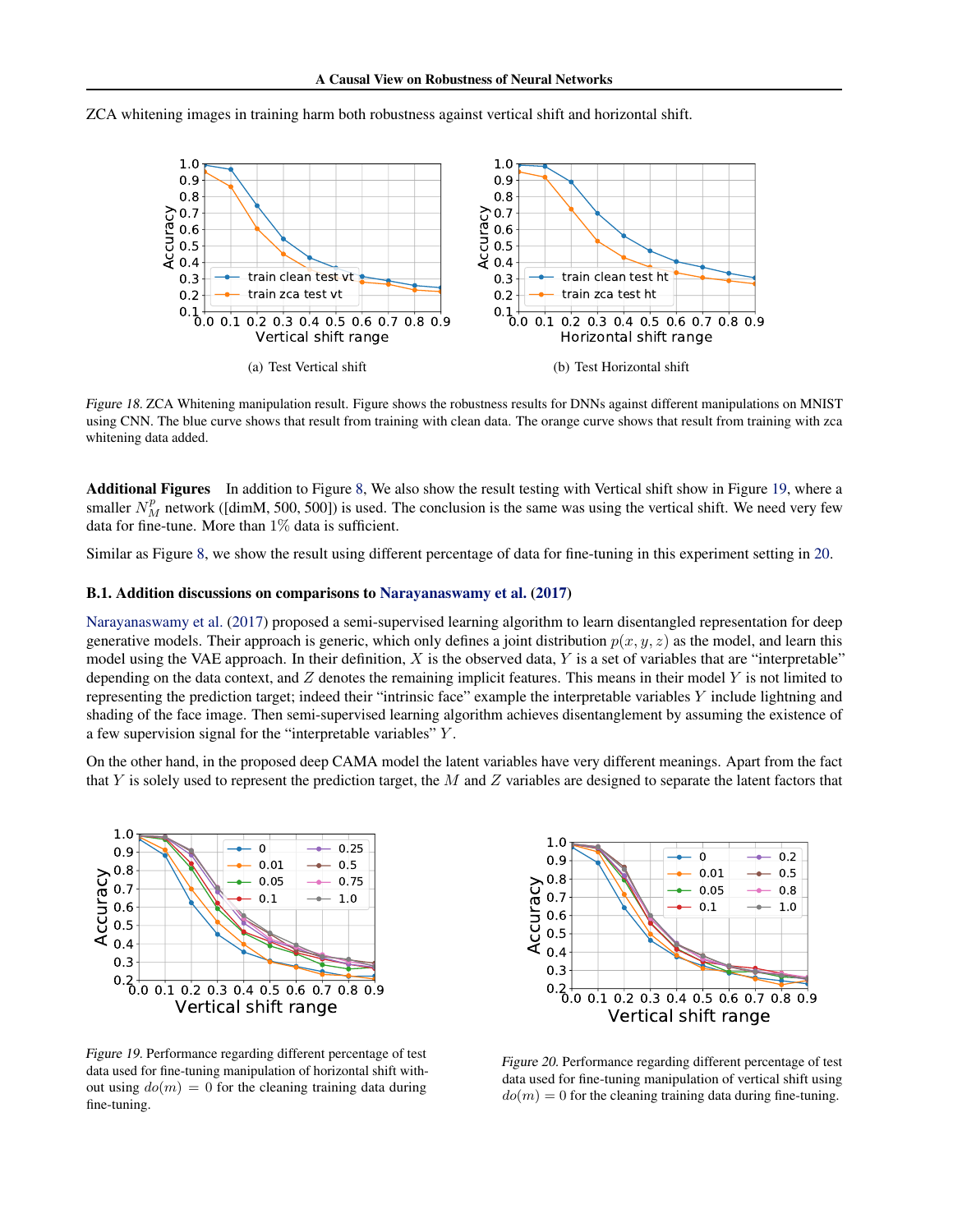can or cannot be *artificially* intervened by the adversary. Disentanglement of M and Z is achieved by training the model on interventional data (noisy data from valid manipulations). Furthermore the fine-tuning algorithm provides a test-time adaptation scheme for the deep CAMA model, which is different from the semi-supervised learning approach proposed by [Narayanaswamy et al.](#page-9-0) [\(2017\)](#page-9-0) which is conducted in training time. Importantly, the fine-tuning method updates the model parameter in a selective manner, which is motivated by our analysis on the causal generation process of noisy data.

# C. Experimental settings

# Network architecture

- MNIST experiments:
	- Discriminative DNN: The discriminate model used in the paper contains 4 densely connected hidden layer of [512, 256, 126, 512] width for each layer. ReLU activations and dropout are used with dropout rate [0.25, 0.25, 0.25, 0.5] for each layer.
	- Deep CAMA's p networks: we use  $\dim(Y) = 10$ ,  $\dim(Z) = 64$  and  $\dim(M) = 32$ .
		- $NN_Y^{\hat{p}}$ : an MLP of layer sizes  $[\dim(Y), 500, 500]$  and ReLU activations.
		- $NN_Z^{\hat{p}}$ : an MLP of layer sizes  $[\dim(Z), 500, 500]$  and ReLU activations.
		- NN $_{M}^{\bar{p}}$ : an MLP of layer sizes  $[\dim(M), 500, 500, 500, 500]$  and ReLU activations.

 $NN_{\text{merge}}^p$ : an projection layer which projects the feature outputs from the previous networks to a 3D tensor of shape  $(4, 4, 64)$ , followed by 3 deconvolutional layers with stride 2, SAME padding, filter size  $(3, 3, 64, 64)$  except for the last layer  $(3, 3, 64, 1)$ . All the layers use ReLU activations except for the last layer, which uses sigmoid activation.

 $-$  Deep CAMA's q networks:

NN $_{M}^{\hat{q}}$ : it starts from a convolutional neural network (CNN) with 3 blocks of {conv3  $\times$  3, max-pool} layers with output channel size 64, stride 1 and SAME padding, then performs a reshape-to-vector operation and transforms this vector with an MLP of layer sizes  $[4 \times 4 \times 64, 500, \dim(M) \times 2]$  to generate the mean and log-variance of  $q(m|x)$ . All the layers use ReLU activation except for the last layer, which uses linear activation.

NN $_q^q$ : first it uses a CNN with similar architecture as NN $_q^M$ 's CNN (except that the filter size is 5) to process x. Then after the reshape-to-vector operation, the vector first gets transformed by an MLP of size  $[4 \times 4 \times 64, 500]$ , then it gets combined with y and m and passed through another MLP of size  $[500+\dim(Y)+\dim(M), 500, \dim(Z)\times 2]$ to obtain the mean and log-variance of  $q(z|x, y, m)$ . All the layers use ReLU activation except for the last layer, which uses linear activation.

- Measurement data experiments:
	- Discriminative DNN: The  $A, C, X$  variables are concatenated to an input vector of total dimension 20. Then the DNN contains 3 densely connected hidden layer of  $[64, 16, 32]$  width for each layer, and output Y. ReLU activations and dropout are used with dropout rate [0.25, 0.25, 0.5] for each layer.
	- Deep CAMA's p networks: we use  $\dim(Y) = 5$ ,  $\dim(A) = 5$ ,  $\dim(C) = 5$ ,  $\dim(Z) = 64$  and  $\dim(M) = 32$ .  $p(y|a)$ : an MLP of layer sizes  $[\dim(A), 500, 500, \dim(Y)]$ , ReLU activations except for the last layer (softmax).  $p(x|y, c, z, m)$  contains 5 networks: 4 networks  $\{NN_Y^p, NN_C^p, NN_Z^p, NN_M^p\}$  to process each of the parents of X, followed by a merging network.

 $NN_Y^p$ : an MLP of layer sizes  $[dim(Y), 500, 500]$  and ReLU activations.

 $NN_C^{\hat{p}}$ : an MLP of layer sizes  $[\dim(C), 500, 500]$  and ReLU activations.

 $NN_Z^{\overline{p}}$  an MLP of layer sizes  $[\dim(Z), 500, 500]$  and ReLU activations.

NN $_{M}^{\tilde{p}}$ : an MLP of layer sizes  $[\dim(M), 500, 500, 500, 500]$  and ReLU activations.

 $NN_{\text{merge}}^{\tilde{p}}$ : it first start from a concatenation of the feature outputs from the above 4 networks, then transforms the concatenated vector with an MLP of layer sizes [500  $\times$  4, 500, dim(X)] to output the mean of x. All the layers use ReLU activations except for the last layer, which uses linear activation.

 $-$  Deep CAMA's q networks:

 $q(m|x)$ : it uses an MLP of layer sizes  $\left[\dim(X), 500, 500, \dim(M) \times 2\right]$  to obtain the mean and log-variance. All the layers use ReLU activations except for the last layer, which uses linear activation.

 $q(z|x, y, m, a, c)$ : it first concatenates  $x, y, m, a, c$  into a vecto, then uses an MLP of layer sizes  $\left[\dim(X) + \right]$